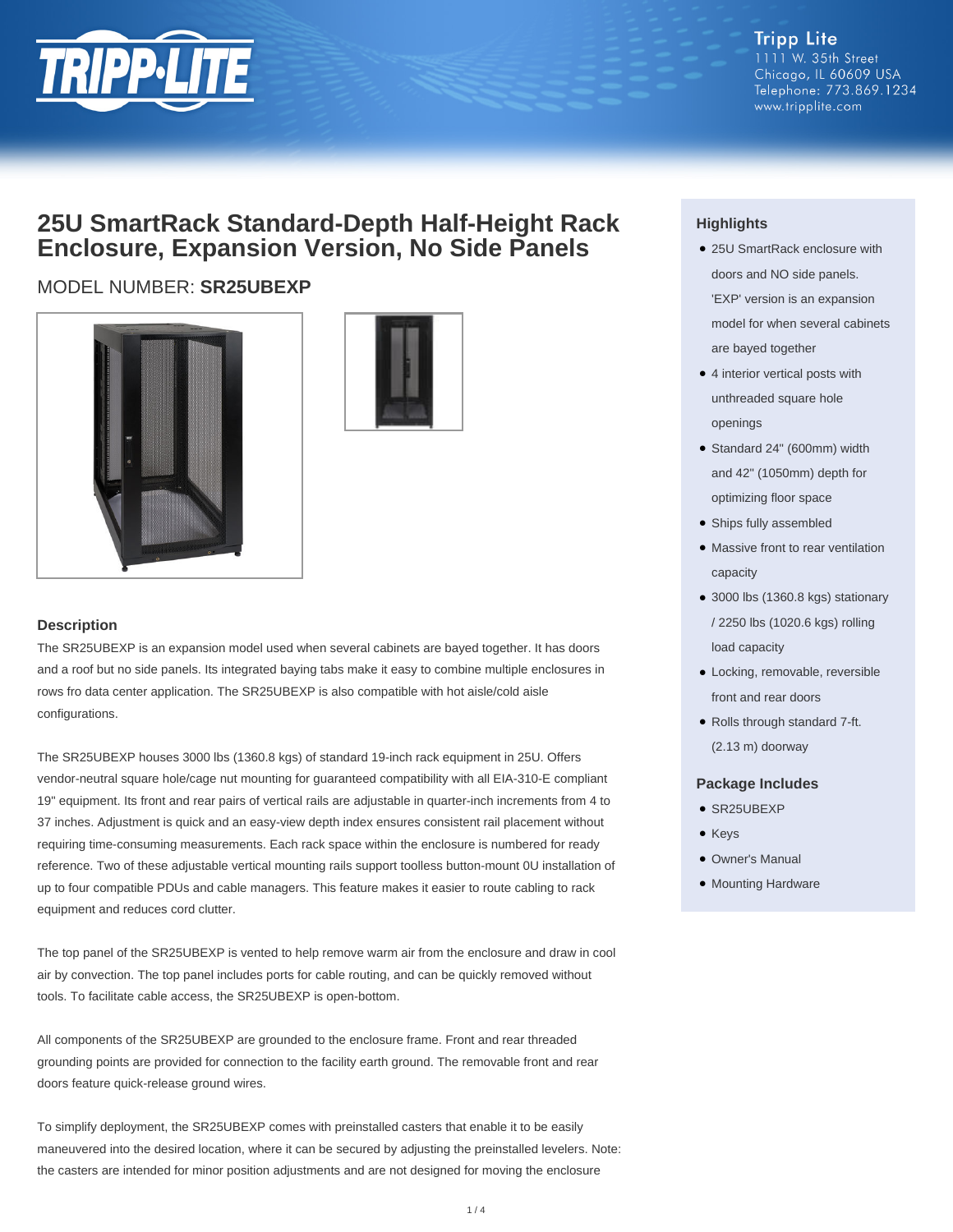

over long distances.

#### **Features**

- Ships fully assembled for rapid deployment and roll into place on heavy-duty pre-installed casters (casters are removable)
- Front and rear sets of equipment mounting rails adjust in 1/4" increments. Adjustment is quick and convenient. The easy-view depth index ensures consistent rail placement without requiring timeconsuming measurements.
- Toolless accessory mounting rails (2 rails per enclosure) include slots for quick installation of compatible PDUs and vertical cable managers. Mounting slots are arranged in an industry-standard pattern compatible with a wide variety of accessories. Each rail can accommodate two vertical PDUs or cable managers side-by-side (four items per enclosure).
- Enclosure includes mounting hardware of 50 pieces of M6 cage nuts and 50 pieces of M6 screws
- Textured powder coat finish for tough resistance to environmental concerns such as deployment in warehouses.
- Massive front to rear ventilation capacity. 65+% open space in door perforation pattern meets or exceeds server manufacturer requirements.
- Maximum usable internal depth of 37 inches (front to rear rail).
- Weight ratings of 3000 lbs (1360.8 kgs) stationary and 2250 lbs (1020.6 kgs) rolling.
- Front door is locking, reversible and removable.
- Rear doors are locking and reversible. Split rear door design reduces clearance requirements for service entry allowing the enclosure to be placed closer to a wall.
- Built in baying tabs allow enclosures to be combined securely in rows. Center-to-center width can be set at 600mm or 24" to match standard data center floor tiles.
- Leveling feet extend to allow enclosure to be positioned on uneven floors. Levelers are removable.
- Compact design allows the enclosure to roll through standard height commercial doorways.
- Convenient grounding system. All components are grounded to the enclosure frame which includes multiple connections for facility ground. Front and rear doors include quick-release ground wires.
- Open bottom for cable access.
- Top panel has generous cable access holes. Panel can be removed toollessly in seconds without having to disconnect cables first.
- Included stabilizing brackets are used for shipment and can be reattached at the bottom of the enclosure frame on the inside or outside of the rack.
- Compatibility with airflow optimization accessories as well as cable management accessories.

# **Specifications**

#### **OVERVIEW**

UPC Code 037332178923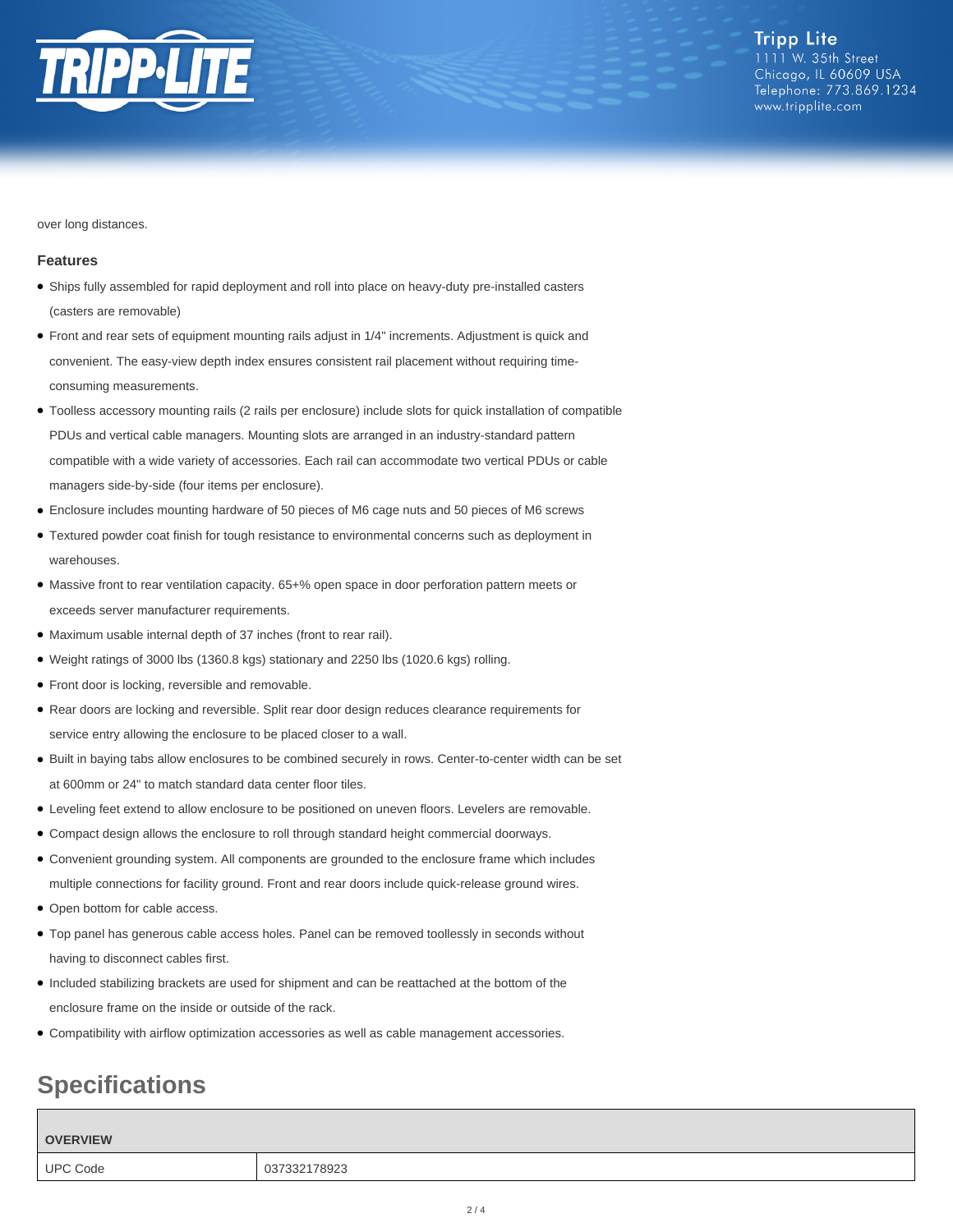

Tripp Lite<br>1111 W. 35th Street<br>Chicago, IL 60609 USA<br>Telephone: 773.869.1234<br>www.tripplite.com

| <b>Device Compatibility</b>         | Patch Panel; Network Switch; UPS; Server |  |
|-------------------------------------|------------------------------------------|--|
| Rack Type                           | Enclosure                                |  |
|                                     |                                          |  |
| <b>PHYSICAL</b>                     |                                          |  |
| Color                               | <b>Black</b>                             |  |
| Factory Preset Rack Depth (in.)     | 27.75                                    |  |
| Factory Preset Rack Depth (cm)      | 70.5                                     |  |
| Factory Preset Rack Depth (mm)      | 705                                      |  |
| Maximum Device Depth (cm)           | 93.98                                    |  |
| Maximum Device Depth (in.)          | 37                                       |  |
| Maximum Device Depth (mm)           | 940                                      |  |
| Minimum Device Depth (cm)           | 10.16                                    |  |
| Minimum Device Depth (in.)          | 4                                        |  |
| Minimum Device Depth (mm)           | 102                                      |  |
| Rack Height                         | 25U                                      |  |
| Shipping Dimensions (hwd / cm)      | 139.70 x 66.04 x 114.30                  |  |
| Shipping Dimensions (hwd / in.)     | 55.00 x 26.00 x 45.00                    |  |
| Shipping Weight (kg)                | 90.72                                    |  |
| Shipping Weight (lbs.)              | 200.00                                   |  |
| Unit Dimensions (hwd / cm)          | 124.46 x 60 x 109.22                     |  |
| Unit Dimensions (hwd / in.)         | 49 x 23.63 x 43                          |  |
| Unit Weight (kg)                    | 73.94                                    |  |
| Unit Weight (lbs.)                  | 163                                      |  |
| Weight Capacity - Rolling (kg)      | 1,021                                    |  |
| Weight Capacity - Rolling (lbs.)    | 2250                                     |  |
| Weight Capacity - Stationary (kg)   | 1,361                                    |  |
| Weight Capacity - Stationary (lbs.) | 3000                                     |  |
| Rack Depth                          | Standard                                 |  |
| Number of Vertical Mounting Rails   | $\overline{4}$                           |  |
|                                     |                                          |  |
| <b>SPECIAL FEATURES</b>             |                                          |  |
| Grounding Lug                       | Front and Back door frames               |  |
| <b>STANDARDS &amp; COMPLIANCE</b>   |                                          |  |
| Certifications                      | UL60950; RoHS; CE                        |  |
| Approvals                           | EIA/ECA-310-E                            |  |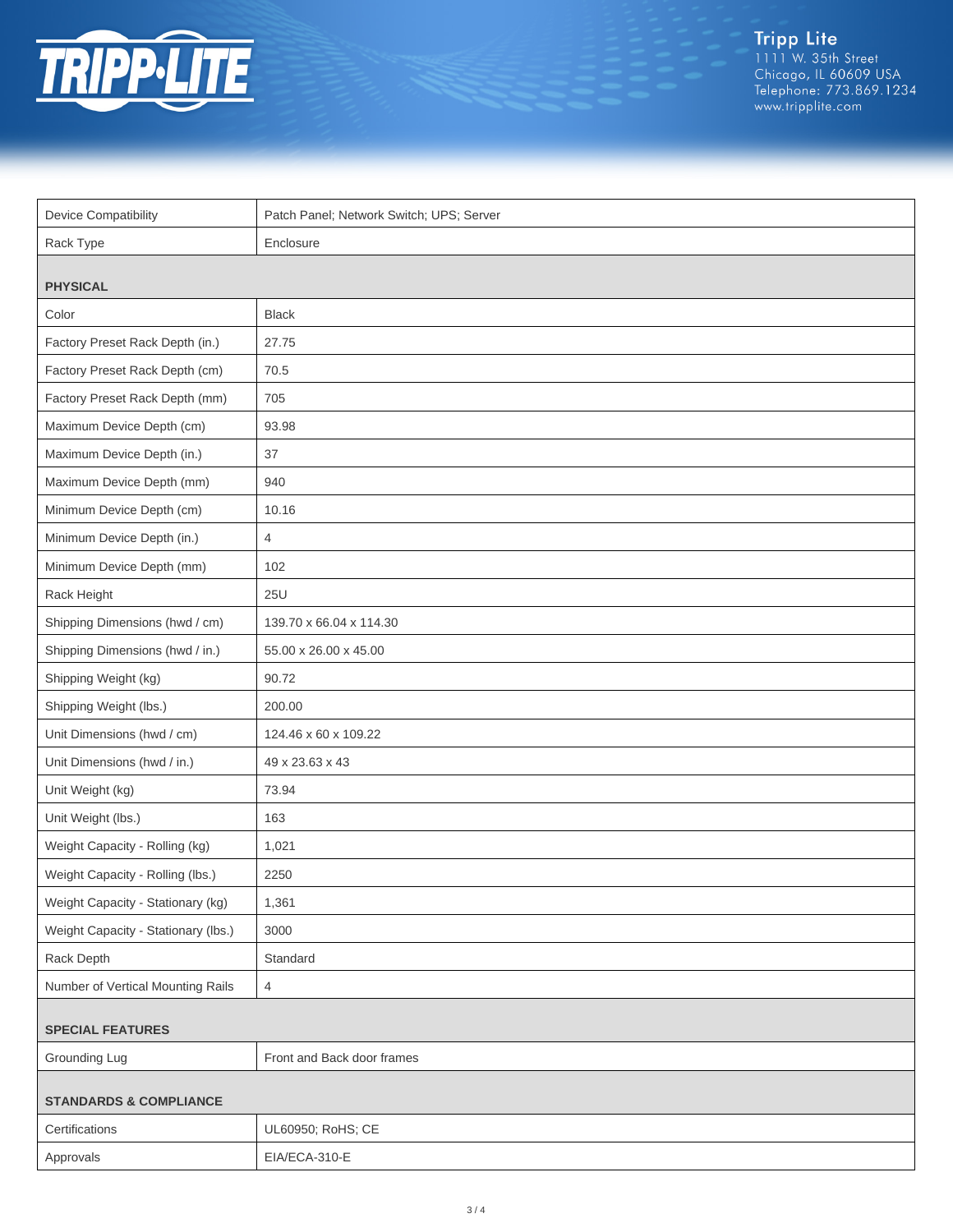

| <b>WARRANTY</b>                        |                         |
|----------------------------------------|-------------------------|
| Product Warranty Period<br>(Worldwide) | 5-year limited warranty |

© 2021 Tripp Lite. All rights reserved. All product and company names are trademarks or registered trademarks of their respective holders. Use of them does not imply any affiliation with or endorsement by them. Tripp Lite has a policy of continuous improvement. Specifications are subject to change without notice. Tripp Lite uses primary and third-party agencies to test its products for compliance with standards. See a list of Tripp Lite's testing agencies: <https://www.tripplite.com/products/product-certification-agencies>